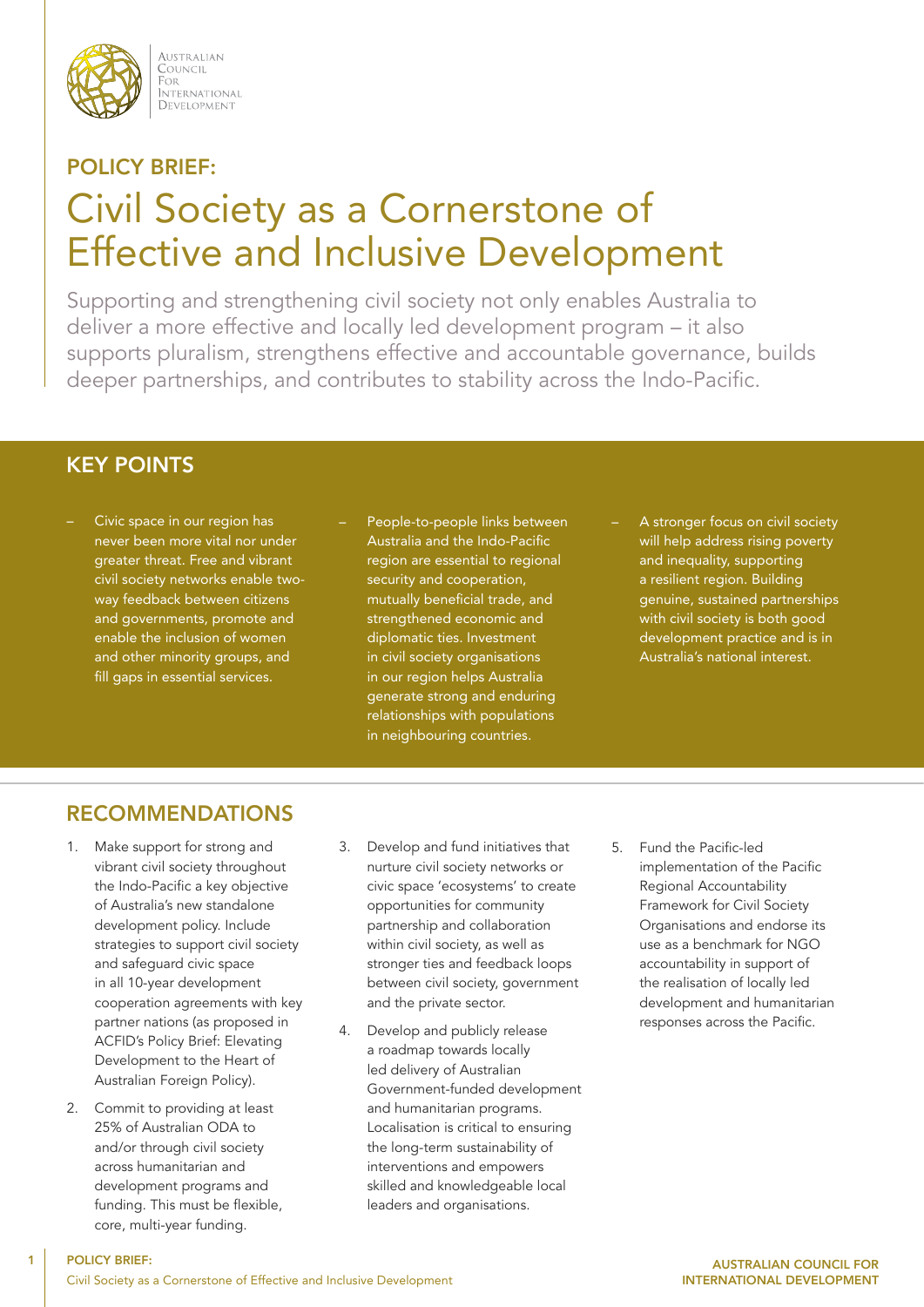## ISSUES ACCELERATED BY COVID

#### CLOSING CIVIC SPACE THREATENS REGIONAL RECOVERY

Diminishing civic space is a risk to the economic recovery, prosperity and stability of states in the Indo-Pacific region. Amidst a rise in authoritarianism, populism and misinformation globally, including in our region, maintaining free and open civic space is essential to promoting inclusive governance and enabling two-way feedback loops between people and their governments.

In 2021 CIVICUS reported that just 3.1 per cent of the world's population live in countries with open civic space, with the vast majority (88 per cent) living in countries where civic space is closed, obstructed or threatened.<sup>1</sup> The pandemic and its ramifications have accelerated existing trends of rising illiberalism and democratic backsliding. Human rights violations are increasing, and the ability of citizens to meet, debate, and collaborate has been severely restrained. Contestation over which modes of governance best serve the interests of citizens continues to be a prominent element of geopolitical dynamics in our region. Supporting civil society organisations and helping to safeguard civic space are practical ways to combat these concerning trends.

#### CIVIL SOCIETY IS THE CORNERSTONE OF DEVELOPMENT

Civil society is not only a necessary precursor to effective and inclusive development; having a strong and vibrant network of organisations that lie outside the state and the market is an important development outcome in its own right.

The reach and power of civil society has been particularly evident in the global response to COVID-19.<sup>2</sup> In Papua New Guinea, community church organisations under the DFAT-funded PNG Church Partnership Program mobilised to roll out healthcare services and provide information about public health measures.<sup>3</sup> As transparency, trust in governments by citizens and community resilience face extreme pressure globally, the ability to draw upon strong existing partnerships with respected institutions that are deeply embedded in local communities proved invaluable.

The pandemic has shown beyond doubt that sustainable and effective development activities must be driven by local stakeholders, including local civil society organisations. The most intractable and urgent development problems (such as a lack of accountable governance or entrenched gender norms) will never be solved 'from the outside.' This underlines the importance of delivering on Australia's long-standing commitments to 'localise' its humanitarian and development programs by empowering local actors and organisations to drive development from within their communities.

#### CIVIC SPACE

The Asia Foundation defines civic space as "the environment that enables civil society organizations, nongovernmental organizations, communitybased organizations, media, social movements, and formal and informal associations of all kinds to play a role in political, economic and social life."

#### INNOVATION AND FLEXIBILITY ARE INVALUABLE

In times of uncertainty and upheaval, strong relationships, agile programming approaches, and flexible funding is essential. It is these factors which have enabled NGOs and civil society organisations to pivot and respond quickly to the needs triggered by COVID-19. Throughout the pandemic, civil society has been filling gaps in services or programs typically delivered by states, especially for vulnerable and hard-to-reach communities such as women, children, people with disabilities and minorities.

Disruptions to global travel have led to a shift of responsibility from some international organisations to local partners, and within international organisations to their local staff.<sup>4</sup> This experience has empowered local actors, affirming that development responses are most effective and sustainable with local ownership. But this shift has not necessarily been accompanied by a meaningful increase in support for local actors. COVID has generated renewed momentum on localisation. It is time to redouble our efforts to empower local leaders and organisations to drive development and humanitarian programs within their communities.

Flexible, long-term funding enables CSOs to build resilience, invest in systems and learning, strengthen their capacity, and respond quickly to emergent issues.<sup>5</sup> This results in more consistent programming, greater transparency and trust, and ultimately, long-term development impact. While there are 'islands of excellence' within Australia's existing portfolio, consistently enabling much more flexible and adaptive programming should be a priority for implementation of Australia's next development policy.<sup>6</sup>

#### CIVIL SOCIETY

The term civil society describes the range of voluntary forms (formal and informal) of associative life between individuals and groups that are distinct from, but interact with, the state and the market as a key pillar of governance.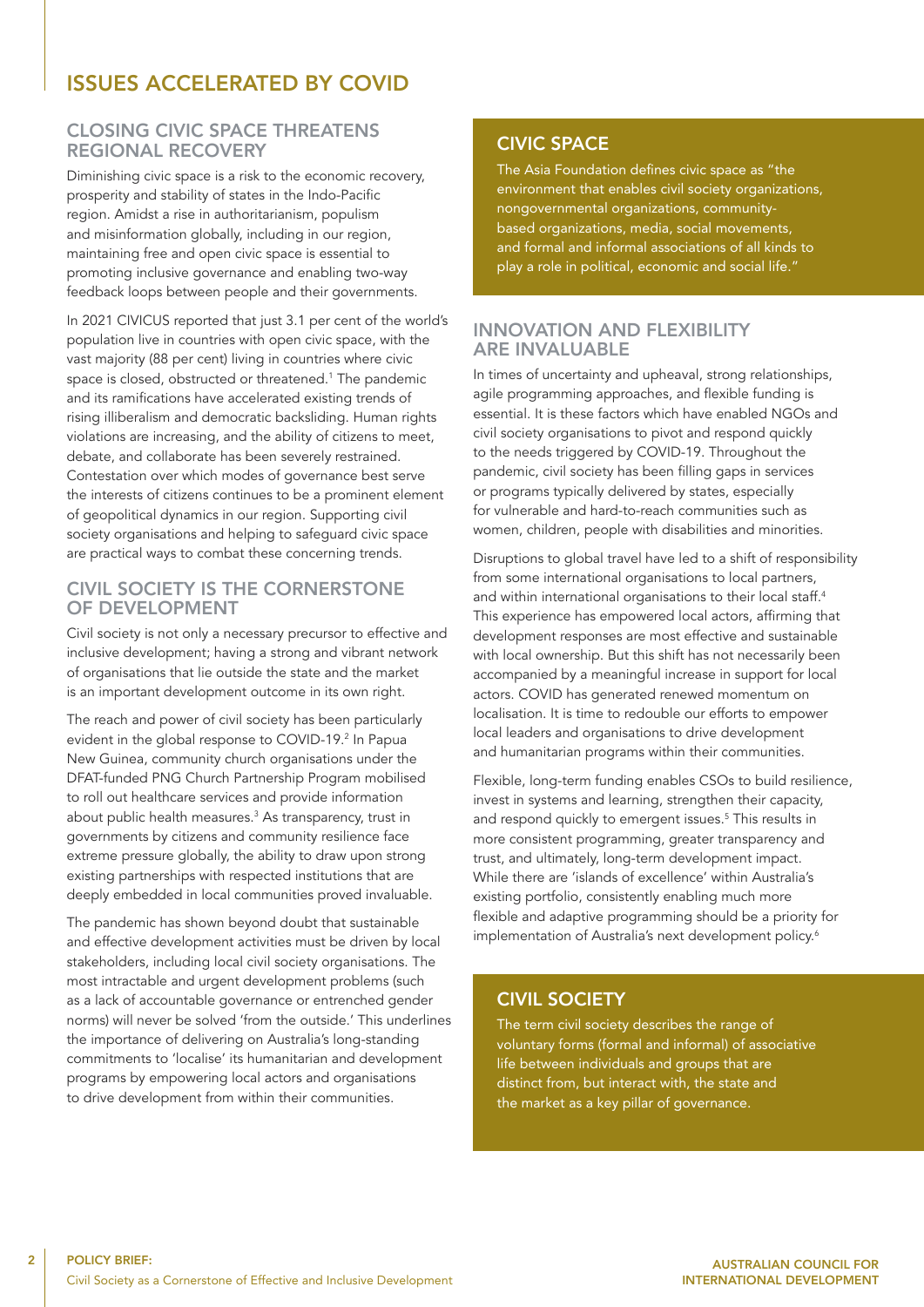## AUSTRALIA'S COMMITMENTS AND PARTNERS

Over the past five years, various agreements and shifts in the international landscape have reflected the need for a stronger focus on community-driven development, the empowerment of local actors and the importance of civil society in sustaining effective governance.

In 2016, Australia made a commitment to The Grand Bargain, an agreement by international organisations and donors designed to put more money into the hands of people who need it and increase the efficiency and effectiveness of humanitarian responses.7 Perhaps most importantly, the Grand Bargain set the target for channelling 25% of global humanitarian resources through local leadership, organisations and structures by 2020. Australia currently provides 11.9%; the OECD DAC donor average was 15% in 2019<sup>8</sup> . Localisation is a challenge for all donors and implementors of foreign aid. But it is not impossible. Ensuring the provision of flexible and quality funding is an important start. With a renewed agreement signed last year, Australia must seize the opportunity to help realise systemic change to the humanitarian and development sector by prioritising civil society-led interventions that are designed, led and implemented by local actors.

Another important policy commitment is Australia's status as an Adherent to the OECD DAC Recommendation on Enabling Civil Society in Humanitarian and Development Responses (2021). This calls on Australia to establish, in consultation with civil society, policies or strategies for working with civil society in both partner and provider countries which articulate objectives for working with a diverse range of civil society actors, both as independent development and humanitarian actors in their own right and as implementing partners. The Recommendation advises that such policies should aim to strengthen local ownership and an inclusive and independent civil society, take into account contextual risks or opportunities for civil society and civic spaces, and be integrated into wider development cooperation, humanitarian assistance and peacebuilding policies and strategies.

Stronger support for civil society also aligns with Australia's global interests and multilateral commitments. USAID Administrator Samantha Power has identified local partnerships and the inclusion of marginalised groups as the central tenets of future US development strategy; and civil society was highlighted as a key partner in US President Biden's 'Summit for Democracy' in December 2021.<sup>9</sup> The UN's 2030 Agenda for Sustainable Development confirms the role of active citizen engagement in achieving inclusive development. Engaging with civil society in the design, implementation and review of development activities will support Australia's commitment to achieving the SDGs.

We've got to tap into the knowledge of local communities, and their lived experiences. Otherwise, we risk reinforcing the systemic inequities that are already in place.

Samantha Power, USAID Administrator, 2021

Adopting a more strategic and coherent focus on civil society strengthening across the humanitarian and development program would bring Australia into line with good practice and deliver on a range of commitments we have made to improve development effectiveness.

#### LOCALISATION

There is no single, agreed definition of 'localisation' or 'local', and these concepts have often been contested in academic and policy literature. In a humanitarian context, the Red Cross defines localisation as a process of recognising, respecting and strengthening the independence of leadership and decision making by national actors in humanitarian action, in order to better address the needs of affected populations."

In the context of development cooperation, localisation can be defined as a process of recognising, respecting and strengthening the independence of leadership and decision making by local and national actors in order to support the interests and wellbeing of the populations and communities in question.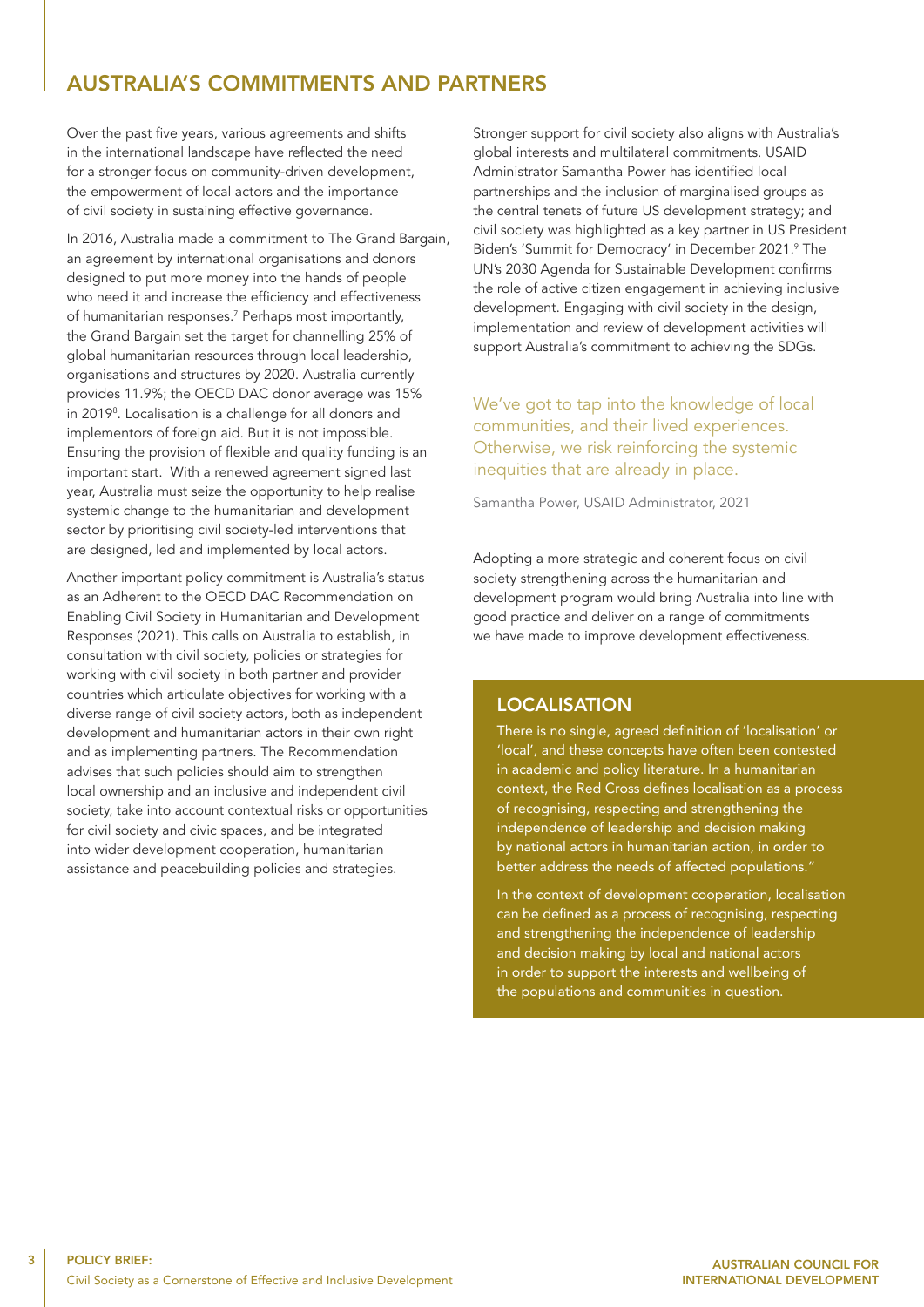## POLICY, RESOURCING AND DELIVERY

#### STRONG CIVIL SOCIETY AS A DEVELOPMENT OUTCOME IN ITS OWN RIGHT

Civil society offers a valuable, and effective mode of achieving development impact. But it is also an important development outcome itself. This should be reflected in Australia's next development policy.10 Australia must advocate for the role of civil society in development, commit to safeguarding civic space and increase its support for civil society actors, especially in the Indo-Pacific region.

Australia should also incorporate analysis of civic space and identify opportunities for civil society engagement in its creation of 10-year Development Cooperation Agreements, as well as annual investment plans or country strategies and ongoing program design. While cooperation with partner governments remains important to the delivery of Australia's ODA, cooperation with civil society should be given equal priority, particularly given the trend of rapidly shrinking civic space within our region.

Engaging in a sustained and strategic way with civil society, and supporting locally led development, will help Australia shape with our partners the kind of region we hope to live in. That region is stable and secure, provides economic opportunities, and upholds the rights of all people so that they can lead full, free and healthy lives. Working with and through civil society supports Australia's priorities and aligns naturally with our strengths as a development donor in the Indo-Pacific region focussed on peopleto-people links and human development outcomes.

This would not only be consistent with the OECD DAC Recommendation on Enabling Civil Society, it would also align us with other countries such as Ireland, Canada and the UK, which lead the way in emphasising civil society engagement as a critical enabler of effective and inclusive development.<sup>11</sup> Future programs and initiatives focussed on civil society strengthening should be developed in close consultation or through codesign with Australian and regional civil society organisations.

Australia must also ensure that there is consistency between its domestic and international approach to promoting pluralism and safeguarding civic space. An incoming government should work with the community sector to review and reverse restrictions on advocacy that impede the ability of civil society actors to communicate with the public at home and undermine Australia's democratic credentials abroad.

#### QUALITY FUNDING TO SUPPORT FLEXIBILITY AND INNOVATION

As a mode for implementation of development assistance, working with and through civil society is a powerful, cost-effective way to achieve development impact. In an evaluation of the Australian NGO Cooperation Program (ANCP) in 2015, DFAT's Office for Development Effectiveness found that ANCP represented around 2.7 per cent of the aid budget and delivered 18.2 per cent of outputs reported in the Department's aggregate development results.<sup>12</sup>

Despite evidence showing that engaging civil society offers one of the most effective ways to achieve development impact, Australia's funding to and through civil society organisations has consistently hovered well below the OECD average at approximately 10-16% (see Figure 1 below).

Moreover, NGOs and civil society organisations tend to receive fragmented funding which is tied to specific projects or program outcomes. This restricts their ability to grow and develop their capabilities and resilience, invest in their staff, and meet their ongoing core costs ("keeping the lights on"). More concerningly, research by The Asia Foundation on funding to South-East Asian NGOs shows that in the past, traditional funding models (such as competitive grant processes) have created perverse incentives and driven competition (rather than collaboration) between organisations.13 Research from the UK confirms that an overreliance on project-based funding results in higher planning and reporting costs for CSOs, reduced flexibility to adapt to learning and changed circumstances, and limited ability to pivot to new challenges.<sup>14</sup>



#### FIGURE 1: PERCENTAGE OF AUSTRALIAN ODA DELIVERED TO AND THROUGH NGOS AND CIVIL SOCIETY

Source: DFAT Statistical Summaries, OECD DAC Data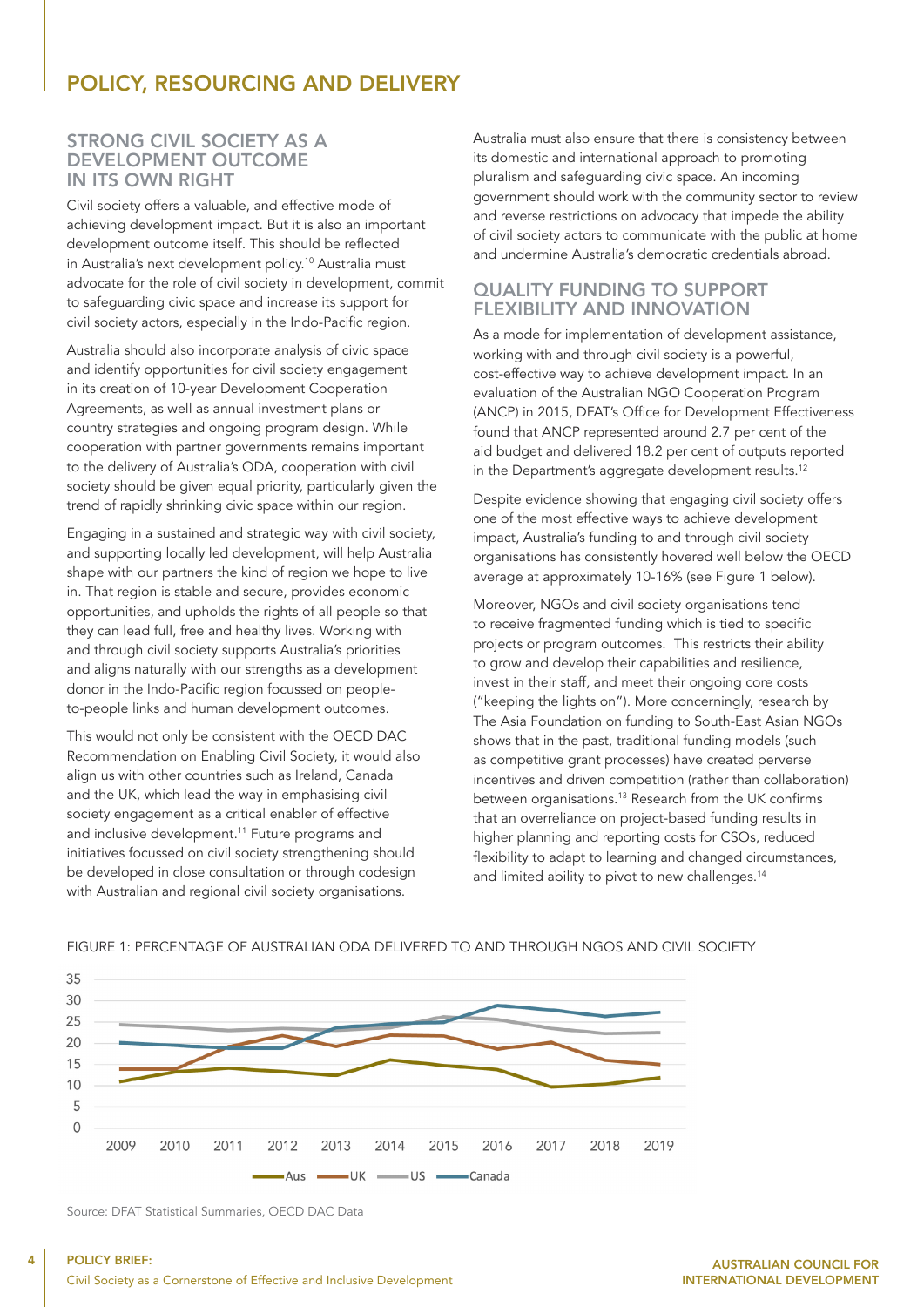ACFID urges an incoming government to fund local NGOs in line with commitments we have made under The Grand Bargain by increasing the proportion of ODA channelled to and through local civil society from current levels of 11.9 per cent to 25 per cent across both humanitarian and development funding. This must be flexible, core, and multiyear funding. Australia should also explore new funding models, such as programs to facilitate CSO coalitions, improve governance and support the essential function of civil society in preserving plural and democratic spaces.<sup>15</sup>

#### ADVANCING LOCALISATION TO EMPOWER COMMUNITIES AND ACHIEVE SUSTAINABLE IMPACT

Widespread evidence shows development and humanitarian responses are most effective when they are based on genuine, longstanding partnerships, and designed and led by local actors and organisations.<sup>16</sup> The movement towards localisation – reflected in commitments such as the Grand Bargain and the Charter for Change – is important to redress historic and ongoing imbalances in power and resources between local and international actors, including both donors and international aid organisations.<sup>17</sup>

Localisation means giving ownership of development activities and outcomes to local actors who are bestplaced to understand and respond to the needs of their communities. By its nature, localisation will look different in each country context, and even within countries or programs. Successful localisation relies on strong and equal partnerships, quality direct funding, transparency and accountability on the utilisation of aid, and diversity and empowerment in staffing and leadership.

An incoming Government should develop and publicly release a roadmap for locally led delivery of Australia's development and humanitarian program, which unlocks barriers to localisation that typically fall within the remit of donors, such as funding, risk management, reporting and accountability.18 The roadmap should include commitment and strategies to:

- Ensure that all program or project partners include an agreed percentage component of core funding which is provided directly to local partners.
- Fund relevant and targeted capacity support for needs identified by local partners themselves.
- Provide support for partnership brokering and management as a dedicated line item in all program and project budgets.
- Co-create with local actors reporting requirements and performance measurement indicators that reflect both local and international actors' requirements and expectations regarding outcomes, risk management, learning and accountability.<sup>19</sup>
- Develop models for co-locating risk management and sharing the burden of reporting and accountability requirements to enable local actors to meet donor requirements.

#### PACIFIC REGIONAL ACCOUNTABILITY FRAMEWORK

Supporting the development of local standards for accountability and outcomes is an important step on the journey towards locally led development cooperation and humanitarian action.

In partnership with ACFID, the Pacific Islands Association of NGOs (PIANGO) is developing a Pacific Regional CSO Accountability Framework. Since 1991, PIANGO has brought together NGOs operating in 25 Pacific countries and territories to initiate action, give voice to their concerns, and support collaboration towards just and sustainable human development. Aligned to the Global Standard for CSO Accountability and Istanbul Principles for Development Effectiveness, the Regional Framework outlines a clear vision and set of standards for accountable and effective Pacific civil society organisations.

As Pacific civil society becomes increasingly involved in delivering critical services, responding to disasters and holding governments to account, cultivating a more accountable and transparent Pacific civil society sector is important. The Regional Framework is an invitation for governments, international partners and donors to engage in a Pacific vision of accountability that reflects the values, strength and diversity of Pacific civil society. This work strengthens Australia's local partners to deliver programs more effectively – enhancing their impact as we stand in solidarity.

#### This is our own mechanism, our own effort to be accountable ourselves...

We can demonstrate how we define accountability and transparency from our own lens, and from an understanding of the Pacific context and how we incorporate the diversity of our members from across the region.

Emmeline Siale Ilolahia, Executive Director, Pacific Islands Association of NGOS (PIANGO)

The Regional Framework includes specific examples of the actions and evidence CSOs can use to demonstrate their accountability. The Framework recognises that Pacific CSOs work at different scales across vastly different cultures and contexts, and it provides the shared language and tools for CSOs to review their practices and hold themselves and each other to account.

As a critical development partner in the Pacific, the Australian Government should fund the Pacific-led implementation of the Regional Framework and endorse its use as a benchmark for NGO accountability in the Pacific. Doing so will foster a strong and vibrant civil society sector, expand the diversity of high-impact development partners for Australia, and support the realisation of locally led development and humanitarian responses across the Pacific.